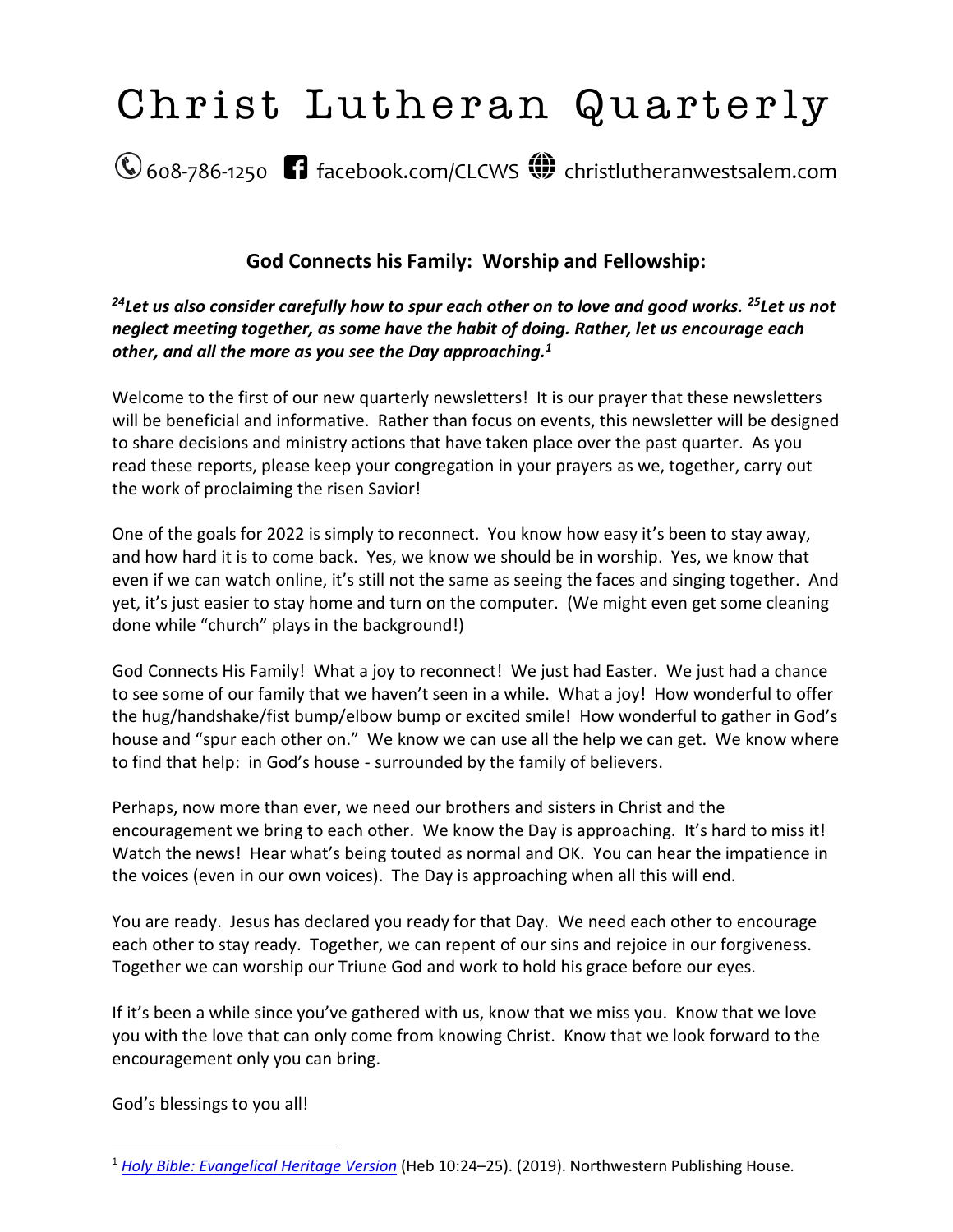#### Pastor's Report: Jan – April, 2022

| Membership                                          |                                                                                                                                                                                                                       |  |  |  |  |
|-----------------------------------------------------|-----------------------------------------------------------------------------------------------------------------------------------------------------------------------------------------------------------------------|--|--|--|--|
| Baptized Members - 593 (599 - 2021)                 | Communicant Members $-510$ (511 $-2021$ )                                                                                                                                                                             |  |  |  |  |
|                                                     |                                                                                                                                                                                                                       |  |  |  |  |
|                                                     | Membership Action - Member Gains                                                                                                                                                                                      |  |  |  |  |
| Baptisms-1                                          | Sherie Grass (3/25), Olivia Grass (3/25)                                                                                                                                                                              |  |  |  |  |
| <b>Adult Baptism - 1</b>                            |                                                                                                                                                                                                                       |  |  |  |  |
| Confirmations $-6$                                  | Clayton Dale, Gannon Hagedorn, Maya Hoff, Joanna Korstanje, Calvin Rick,<br>Emmalyn Schauf (4/24)                                                                                                                     |  |  |  |  |
| Transfers $-2(2)$                                   | Chris Schwier from St. John's Barre Mills (4/12); William Griswold (Milo,<br>Alina) from St. Paul's, Bangor (4/12);                                                                                                   |  |  |  |  |
| Profession of Faith $-$ ()<br>$Reinstantement - ()$ |                                                                                                                                                                                                                       |  |  |  |  |
| Adult Confirmation -1 ()                            | Sherie Grass (4/3)                                                                                                                                                                                                    |  |  |  |  |
| <b>In Process</b>                                   | Carley Rucker from St. Paul's, Bangor (4/12)                                                                                                                                                                          |  |  |  |  |
| Marriages-                                          |                                                                                                                                                                                                                       |  |  |  |  |
|                                                     |                                                                                                                                                                                                                       |  |  |  |  |
|                                                     | Membership Action – Member Losses                                                                                                                                                                                     |  |  |  |  |
| Transfers $-4(2)$                                   | Kyle Holzhausen to St. Paul, Onalaska (1/11); Ashley Kendall (Ashton and<br>Ava) to St. Paul's, Onalaska (4/12); Joanna Robinson to St. Matthew's,<br>Stoddard (4/12); Lily Robinson to St. Matthew's, Stoddard (5/1) |  |  |  |  |
| $Releases - 6$                                      | Scott and Carol Thompson (1/11); Brittany Sommerfeldt (Dummer) (4/12);                                                                                                                                                |  |  |  |  |
| Removals-                                           | Cole Hoyer (4/12); Brian and Corinne Hansen (5/1)                                                                                                                                                                     |  |  |  |  |
| Excommunication-()                                  |                                                                                                                                                                                                                       |  |  |  |  |
| Deaths $-1$                                         | Judy Hutchens (2/10) Jane Jensen: committal service on 4/9/22.                                                                                                                                                        |  |  |  |  |
| <b>In Process</b>                                   | <b>Reed and Destinee Coenen</b>                                                                                                                                                                                       |  |  |  |  |

#### **Education Committee: Mr. Jamie Olson**

The education committee has been working on ordering the curriculum for this summer's Vacation Bible School. Pastor Frelitz began a teen Bible study class during family bible hour and has ambitions of putting together some teen nights as well as possibly going to a national convention with our teens.

#### **Evangelism Committee: Mr. Mark Krause**

The evangelism committee continues to work on finding ways to share the gospel with the people of our community. We've participated in a number of events that allow us to make contacts, such as the West Salem Expo, June Dairy Days Parade and the La Crosse County fair. We also send blanket mailings to the entire West Salem community each Christmas and Easter.

#### **Shepherding Committee: Mr. Josh Scriver**

Formerly known as "Reaching Out," the Shepherding Committee works to encourage those who are already members of our congregation. This year we are working on ways to reconnect after these difficult COVID years. A new committee is being formed to make encouragement calls to our members. We hope to encourage those who may not have been in worship for a while, who may have suffered a death in the family, who may be ill, who may be newer to the congregation or any other setting where a friendly, loving voice may be appreciated.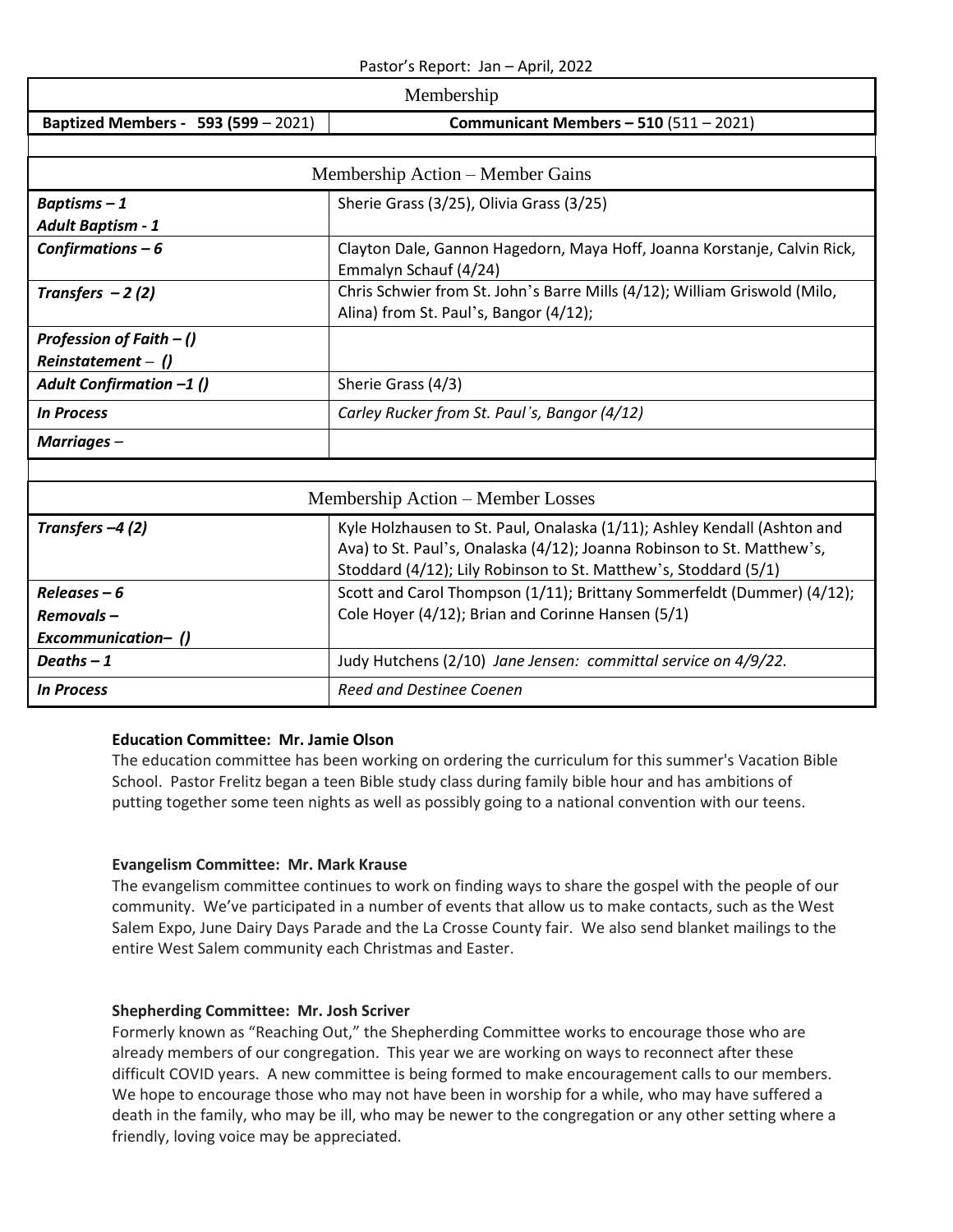#### **Stewardship: Mr. Dave Bright**

Thanks to all who updated your time and talent sheets! We are working to compile the information and put it in a more usable format. It is our goal to make better use of this information for more of our members can be involved in the gospel work of our congregation.

Stewardship has also taken over the oversight of the ushers. We are reviewing the usher duties and working on recruiting more ushers to better serve our worship services.

#### **Building and Grounds: Mr. Jared Miller**

Thank you to all who helped keep our sidewalks clean during the winter months.

Over the past months, a number of smaller projects have been addressed:

- New faucets were installed in the bathrooms
- The furnace was removed from the altar guild room. It has been converted to a closet to better serve the altar guild.
- A new garbage disposal was installed in the kitchen.

Upcoming projects include a spring clean up day. We are working on new lighting behind the crosses that are mounted on our building. We are awaiting parts to improve the locks and crash bars on the exterior doors. If you have questions, or would like to offer your time or talents, please talk to Jared Miller.

#### **Advance Planning: Mr. Brian Holzhausen**

The pictorial directory is still coming! We've encountered some technical issues and other delays that have made us rethink and revamp the directory. Thanks to all who had their pictures taken and who submitted pictures.

Thanks also to all who have updated their contact information. Keeping up to date records of address, phone numbers and email addresses will be an ongoing effort. Updated information allows us to better communicate with all our members.

#### **Treasurer: Mr. Ryan Rasmussen**

The budget for the 2022-23 Fiscal Year was approved by the Voters on May 1. Here are a few highlights and the budget:

- We have been working to increase our gifts to WELS and Luther High School. Commitments to both were raise by \$2,000 each.
- We have budgeted to purchase the new hymnals. Please watch the updates for how and when that transition will take place.
- Salaries for our pastors continue to follow the guidelines supplied by WELS.
- Janitor, secretary and organists salaries were increased by 3%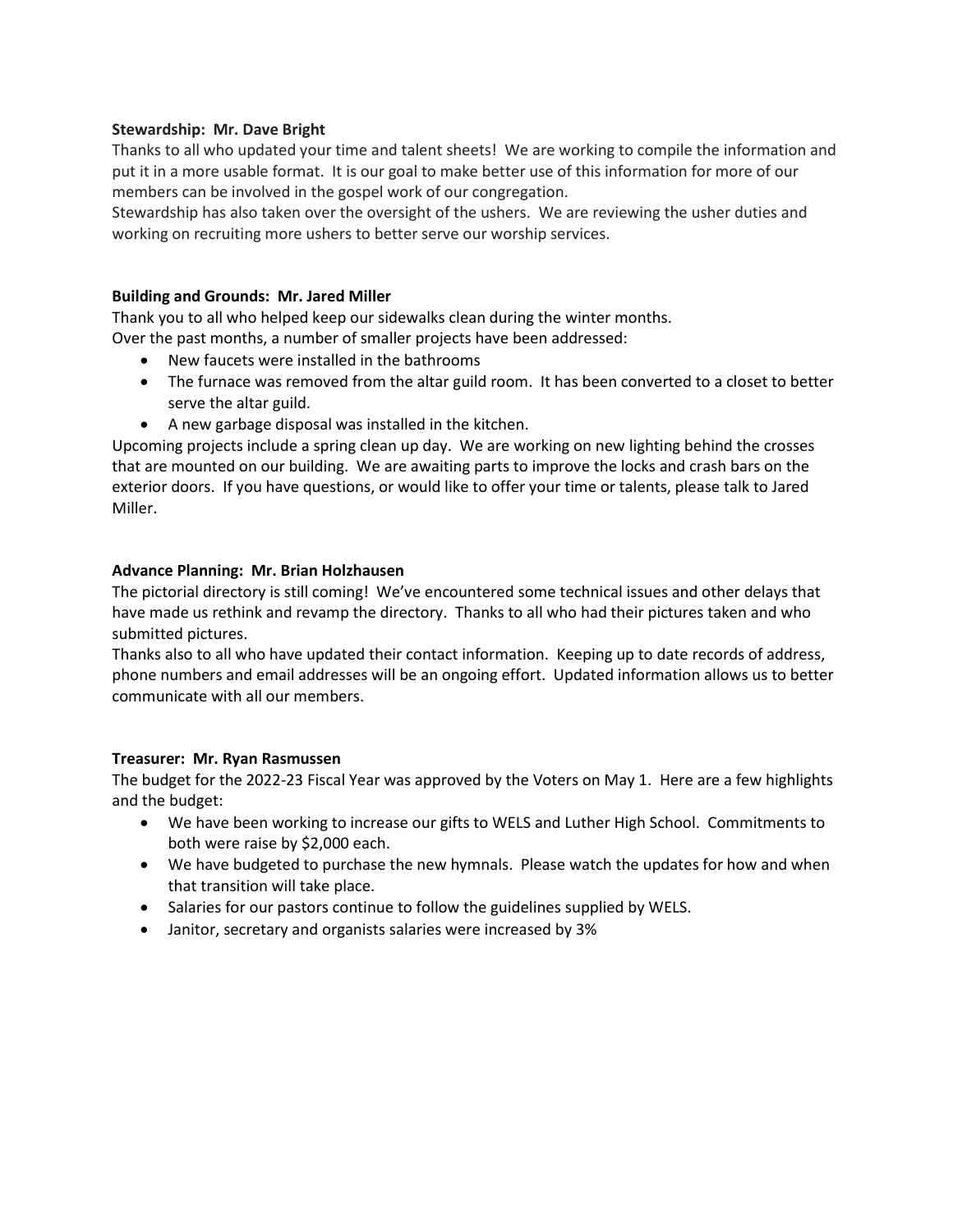#### **Christ Evangelical Lutheran Church** Proposed Budget July 22-June 23

|                         |                                  |     | <b>Actual Budget</b><br>2022-2023 | <b>Actual Budget</b><br>2021-2022 |                                       | <b>Change From</b><br>Last Budget |                                |
|-------------------------|----------------------------------|-----|-----------------------------------|-----------------------------------|---------------------------------------|-----------------------------------|--------------------------------|
|                         | <b>Expenses</b>                  |     |                                   |                                   |                                       |                                   |                                |
| 5000 Gifts Paid Out     |                                  |     |                                   |                                   |                                       |                                   |                                |
|                         | Gifts Paid Out                   |     |                                   |                                   |                                       | \$                                |                                |
|                         | Gifts Altar Guild                |     | 500.00                            |                                   | 700.00                                | s                                 | (200.00)                       |
|                         | WSCR                             |     |                                   |                                   |                                       | \$                                |                                |
|                         | Local Help                       |     |                                   |                                   |                                       | \$                                |                                |
|                         | <b>Flower Fund</b>               |     |                                   |                                   |                                       | \$                                |                                |
|                         | <b>Total Gifts Paid Out</b>      | \$  | 500.00 \$                         |                                   | 700.00 S                              |                                   | (200.00)                       |
| 5100 Work at Large      |                                  |     |                                   |                                   |                                       |                                   |                                |
| 5110                    | Luther High Commitment           |     | 14,000.00                         | s                                 | 12,000.00 \$                          |                                   | 2,000.00                       |
| 5120                    | <b>WELS Commitment</b>           |     | 24,000.00                         | s                                 | 22,000.00 \$                          |                                   | 2,000.00                       |
|                         | Total 5100 Work at Large         | \$. | 38,000.00 \$                      |                                   | 34,000.00 S                           |                                   | 4,000.00                       |
|                         | 6000 Evangelism Programs         |     |                                   |                                   |                                       |                                   |                                |
| 6010                    | <b>Fair Booth</b>                |     | 100.00                            |                                   |                                       | \$                                | 100.00                         |
| 6020                    | Diorama                          |     | 500.00                            |                                   |                                       | Ś                                 | 500.00                         |
| 6030                    | <b>Evangelism Mailing</b>        |     | 700.00 S                          |                                   | 500.00 S                              |                                   | 200.00                         |
| 6040                    | <b>Evangelism Materials</b>      |     | 3,300.00                          | s                                 | 3,000.00 \$                           |                                   | 300.00                         |
|                         | <b>Total Evangelism Programs</b> | \$  | 4,600.00                          | Ŝ.                                | 3,500.00 S                            |                                   | 1,100.00                       |
|                         | 6100 Nurturing Programs          |     |                                   |                                   |                                       |                                   |                                |
| 6100                    | Reaching Out                     |     | 400.00 S                          |                                   | 100.00 S                              |                                   | 300.00                         |
| 6110                    | Sunday School                    |     | 500.00 \$                         |                                   | 500.00 \$                             |                                   |                                |
| 6115                    | <b>Bible Study</b>               |     | 500.00                            | s                                 | 1,300.00 \$                           |                                   | (800.00)                       |
| 6120                    | Vacation Bible School            |     | 1,100.00 \$                       |                                   | 500.00 S                              |                                   | 600.00                         |
| 6130                    | Seminars                         |     |                                   |                                   |                                       |                                   |                                |
| 6140                    | Catechism                        |     |                                   |                                   |                                       | s                                 |                                |
| x                       | Youth Group                      |     | 1,000.00 \$                       |                                   | 500.00                                | s                                 | 500.00                         |
| 6150                    | Cradle Roll                      |     |                                   |                                   |                                       | \$                                |                                |
| x                       | Congregation events              |     | 1,500.00                          |                                   |                                       | Ś                                 | 1,500.00                       |
|                         | <b>Total Nurturing Programs</b>  | \$  | 5,000.00                          | Ŝ.                                | 2,900.00 \$                           |                                   | 2,100.00                       |
| 7000 Payroll - Salaries |                                  |     |                                   |                                   |                                       |                                   |                                |
| 7005                    | Pastors Salaries                 |     | 87,869.00                         | \$                                | 86,771.00 \$                          |                                   | 1,098.00                       |
| x 7051                  | Pastors SECA/FICA                |     | 8,955.00                          | s                                 | 8,871.00 \$                           |                                   | 84.00                          |
| 7010                    | <b>Janitor Salaries</b>          |     | 2,790.00                          | Ś                                 | 2,700.00 \$                           |                                   | 90.00                          |
| 7015                    | Organists' Salaries              |     | 5,562.00                          | \$                                | 5,400.00 \$                           |                                   | 162.00                         |
| 7020                    | Secretary Salaries               |     | 8,300.00                          | s                                 | 8,100.00 \$                           |                                   | 200.00                         |
| 7025                    | Accountant Salary                |     | 1,380.00                          | s                                 | 1,300.00 \$                           |                                   | 80.00                          |
| 7050                    | Pastor's Housing Allowance       |     | 30,935.00                         | s                                 | 29,184.00 \$                          |                                   | 1,751.00                       |
| 7052                    | Pastors' Mileage                 |     | 2,000.00                          | s                                 | 4,800.00 \$                           |                                   | (2,800.00)                     |
| 7055                    | Pastor's VEBA                    |     | 26,616.00                         | s                                 | 32,040.00 \$                          |                                   | (5,424.00)                     |
| 7056                    | Payroll Taxes                    |     | 1,400.00                          | s                                 | 1,250.00 \$                           |                                   | 150.00                         |
| 7070                    | Worker's Comp                    |     | 1,000.00                          | s                                 | 800.00 \$                             |                                   | 200.00                         |
| x 7075                  | Pastor's HSA                     |     | 6,936.00                          |                                   |                                       | \$                                | 6,936.00                       |
| 7080                    | <b>WELS Pension - Pastor</b>     |     | 9,056.00                          | s                                 | 9,056.00 \$                           |                                   |                                |
| 7090                    | Guest Preacher                   |     | 600.00                            | \$.                               | 700.00 \$                             |                                   | (100.00)                       |
|                         | <b>Total Payroll - Salaries</b>  | \$  | 193,399.00<br>Proposed            | Ŝ.                                | 190,972.00 \$<br><b>Actual Budget</b> |                                   | 2,427.00<br><b>Change From</b> |
|                         |                                  |     | <b>Budget 2022-</b><br>2023       |                                   | 2021-2022                             |                                   | <b>Last Budget</b>             |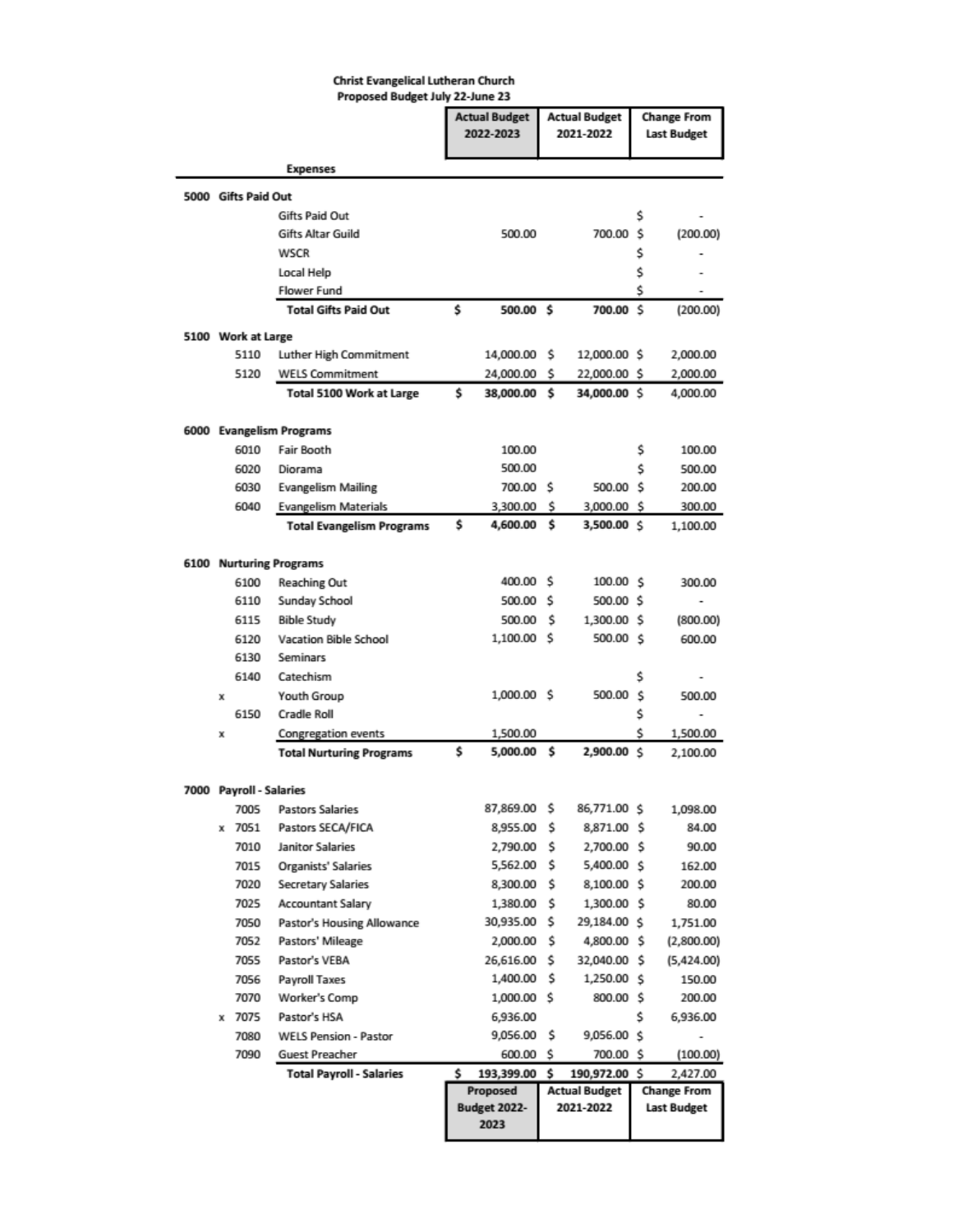|                | 7000 Church Expenses |                                        |    |             |    |               |    |                |
|----------------|----------------------|----------------------------------------|----|-------------|----|---------------|----|----------------|
|                | 7150                 | Transfer to CSJ                        |    | 267,038.88  | Ś  | 272,919.00 \$ |    | (5,880.12)     |
|                | 7200                 | Office Expenses                        |    | 1,300.00    | s  | 1,000.00 \$   |    | 300.00         |
|                | 7210                 | <b>Copier Expenses</b>                 |    | 3,500.00    | Ś  | 3,500.00 \$   |    | $\overline{a}$ |
|                | 7235                 | <b>Bank Charges</b>                    |    | 300.00      | Ś  | 300.00 \$     |    |                |
|                | 7250                 | Postage                                |    | 600.00      | Ś  | 150.00 S      |    | 450.00         |
|                | 7255                 | Newsletter Expense                     |    |             |    |               |    |                |
|                | 7260                 | <b>Stationery &amp; Printing</b>       |    | 2,000.00    | Ś  | 2,000.00 \$   |    |                |
|                | 7270                 | Worship Program - Supplies             |    | 11,500.00   | Ś  | 1,600.00      | Ŝ  | 9,900.00       |
|                | 7415                 | Web Site Expenses                      |    |             |    |               | Ś  |                |
|                |                      | Misc                                   |    | 0.00        | Ś  | 3,500.00      | -S | (3,500.00)     |
|                |                      | <b>Training /Seminars</b>              |    | 200.00      | \$ | 200.00 \$     |    |                |
|                |                      | Technology                             |    | 2,000.00    | s  | 2,000.00 S    |    |                |
|                | 7600                 | Dues & Subscriptions                   |    | 1,500.00    |    |               | Ś  | 1,500.00       |
|                | 7800                 | Music                                  |    | 2,000.00    | s  | 2,000.00 \$   |    |                |
|                | 7900                 | Taxes & Licenses                       |    | 500.00      | s  | 2,000.00      | Ŝ. | (1,500.00)     |
|                |                      |                                        | \$ | 292,438.88  | \$ | 291,169.00 \$ |    | 1,269.88       |
| 8040 Utilities |                      |                                        |    |             |    |               |    |                |
|                | 8045                 | Gas                                    |    | 3,800.00    | s  | 1,900.00 \$   |    | 1,900.00       |
|                | 8046                 | Electricity                            |    | 2,600.00    | Ś  | 1,800.00 \$   |    | 800.00         |
|                | 8048                 | Water                                  |    | 1,200.00 S  |    | 650.00        | Ś  | 550.00         |
|                | 8049                 | Church Internet                        |    | 1,200.00 \$ |    | 1,400.00      | Ś  | (200.00)       |
|                |                      | <b>Total Utilities</b>                 | \$ | 8,800.00 \$ |    | 5,750.00 \$   |    | 3,050.00       |
|                |                      |                                        |    |             |    |               |    |                |
|                |                      | 8060 Repairs & Maintenance             |    |             |    |               |    |                |
|                | 8064                 | Parking Lot Maintenance                |    | 2,000.00    | s  | 2,000.00 \$   |    |                |
|                | 8065                 | Lawn Mowing                            |    | 2,000.00 \$ |    | 1,600.00      | s  | 400.00         |
|                | 8068                 | <b>Snow Plowing</b>                    |    | 1,500.00    | s  | 1,500.00 \$   |    |                |
|                | x 8061               | Cemetery                               |    | 3,000.00    | Ś  | 3,000.00      | Ś  |                |
|                | 8066                 | <b>Washroom Supplies</b>               |    | 700.00      |    |               | \$ | 700.00         |
|                | 8067                 | Repair & Maintenance                   |    | 12,000.00   | s  | 20,000.00     | Ś  | (8,000.00)     |
|                | 8069                 | Organ Repair & Maintenance             |    | 890.00      |    |               | Ś  | 890.00         |
|                |                      | <b>Total Repairs &amp; Maintenance</b> | \$ | 22,090.00   | s  | 28,100.00     | Ś  | (6,010.00)     |
|                |                      |                                        |    |             |    |               |    |                |
|                | 8700                 | Insurance                              |    | 4,030.00    |    | 4,030.00 \$   |    |                |
|                | 8750                 | <b>Special Gifts to Workers</b>        |    |             |    |               |    |                |
|                |                      | Total                                  | \$ | 4,030.00    | Ŝ  | 4,030.00 \$   |    |                |
|                |                      | <b>Total Expenses</b>                  | Ś  | 568,857.88  | s  | 561,121.00    | Ŝ  | 7,736.88       |
|                |                      | <b>Weekly Giving</b>                   | \$ | 10,939.57   | s  | 10,790.79     | s  | 148.79         |

### **Luther High School: Mr. Don Fruit, Mr. James Svendsen, Mr. Dan Baudek: Christ's representatives to the Conference of Delegates**

The Conference of Delegates met on Wednesday, May 11 at 7:30 pm in the Luther High auditorium. In addition to our three congregational delegates, Pastors Frelitz and Riediger and Mr. Voigt also serve as delegates.

There was an open meeting on May 11 at 6:30 pm to hear about plans to expand our STEM program. Those plans include facility and curriculum changes.

#### **Cemetery Board: Mr. Bob Martell**

Plans are underway to plot out the new section of the cemetery. We are also researching costs to repair the sign along highway 16 and install a sign along Franklin St.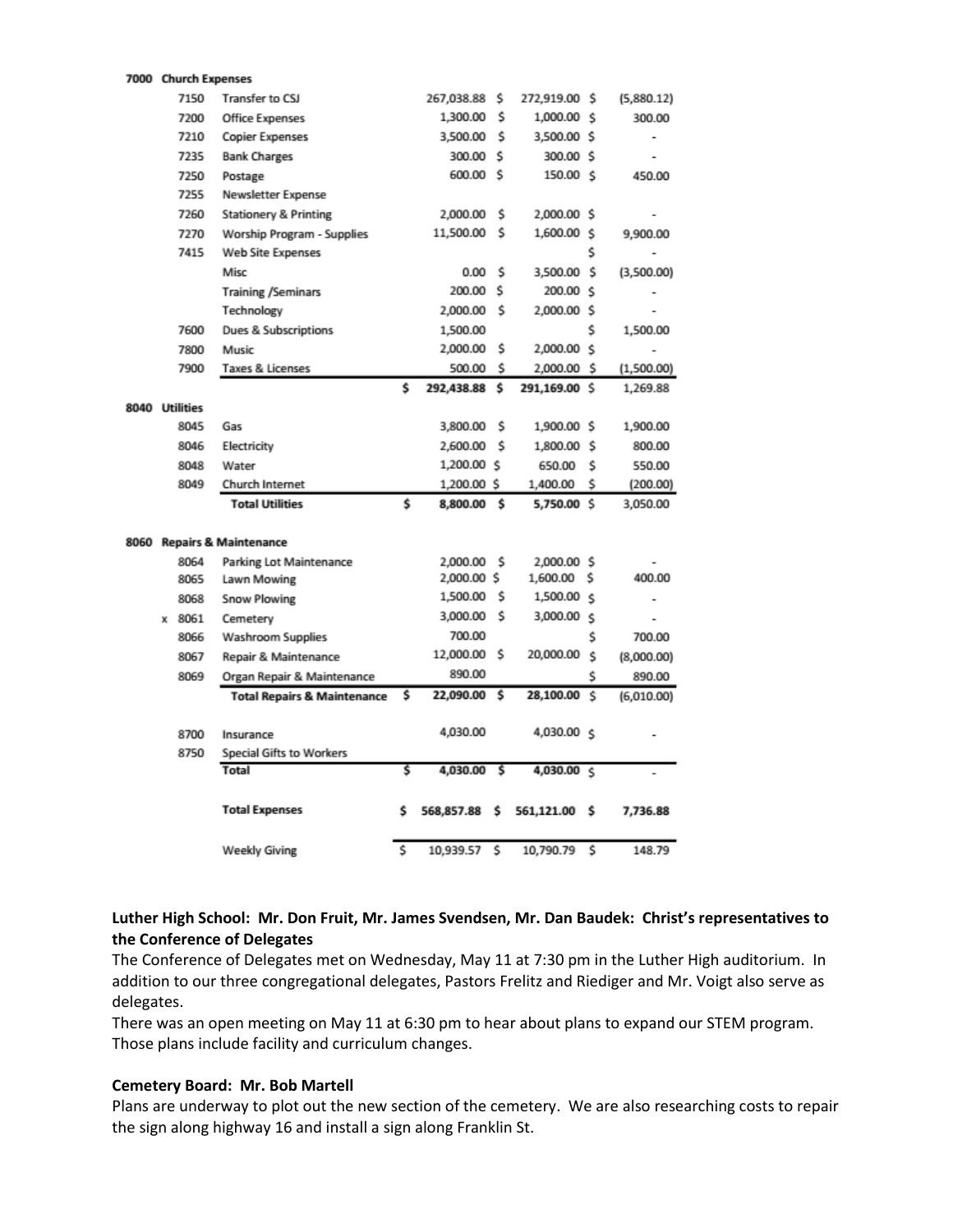#### **Organ Update**

Thanks to all who gave their gifts to finish the organ project. We have received the necessary funds and the work is schedule to take place the week of May 15. We will be without an organ for Sunday, May 22, but it will be back up and running in time for the Ascension service on May 26.

#### **Western Wisconsin District Convention: June 6-7 at Luther Preparatory School, Watertown, WI.**

The district meets in convention during the even numbered years. District officers and circuit pastors are elected at the convention. We will hear reports from our synod leadership and have an opportunity to offer guidance to the synod convention taking place next summer. Pastor Frelitz, Pastor Riediger, Mr. Voigt and Mr. Dan Cook will be attending the convention.

# **Christ-St. John's Lutheran School May 2022 Quarterly Report** *Live Your Faith.* Titus 2:11-14

#### **Mission:**

The ongoing mission of Christ-St. John's Lutheran School is to assist families by providing a Christcentered education to meet the spiritual and academic needs of our children now and for eternity.

#### **Staffing:**

Mrs. Amber Frelitz began teaching this year with a one-year call. That call to serve as part-time Administrative Release Teacher for upper grades has now been made permanent.

The opening for Preschool Director and Teacher we had with Mrs. Erin Paske's release has been filled. Mrs. Elizabeth Hagedorn has accepted the call to serve as our Preschool Director and Teacher. This now leaves a vacancy in our 3rd and 4th grade classroom. We requested a graduate from MLC to fill that position but did not receive an assignment. The Board of Christian Education is working to find a way to fill that position that they will recommend to the voters.

With our approved budget, we will God-willing be adding an Extended Learning Coordinator to our staff next year to handle remedial help and extra learning opportunities for our students. We still have an opening for a custodian.

#### **Curriculum:**

This year, the faculty evaluated options for new Math curriculums. We have narrowed our selection down and are working on finalizing our order so we can have that in place for the next school year.

#### **Technology:**

By utilizing grant funding available to us, we were able to order new Interactive Flat Panels to replace our aging projectors in the classrooms. These will be installed this summer. We were also able to order more Chromebooks to keep our inventory current.

#### **Preschool Changes:**

In addition to our staffing changes for preschool, we will also be changing our preschool offerings for next year. Parents will now have the option of full or half-day preschool next year. 3K and 4K classrooms will be separate in the mornings and students who will be attending full-day preschool will have a mixed session of 3K and 4K available in the afternoons. Surround Care will continue to be offered before and after school.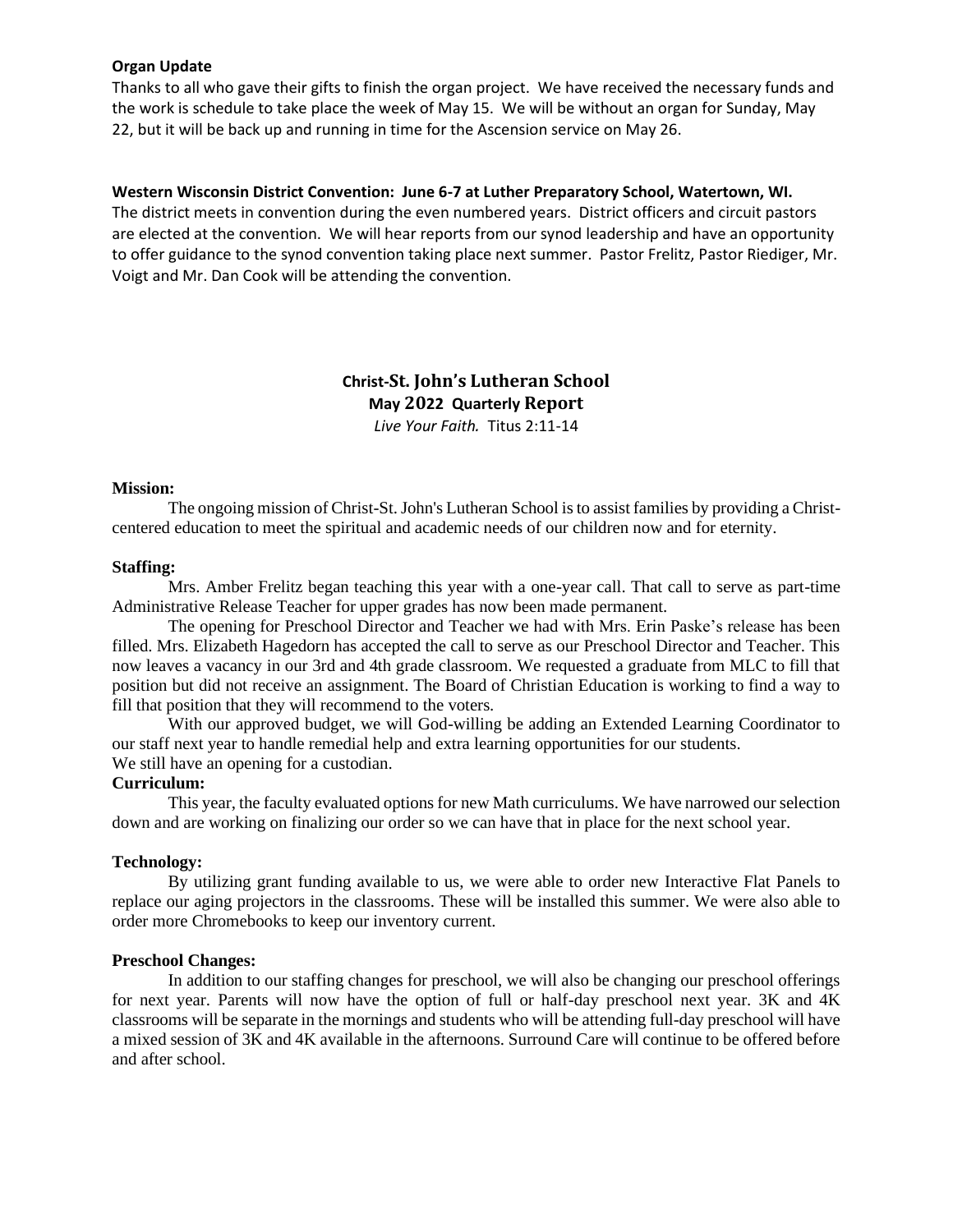#### **Church Connections:**

We are very blessed to have the support of the churches. Besides the church member families you see on a regular basis, we enjoy being able to bring various groups of students to church to sing and enhance worship. We invite the congregation members to continue to be a part of the school by visiting any time, especially when we have special events such as evening activities, athletics, Christmas programs, and the musical. You can simply come to take in the events or volunteer to help as needs arise. Christ-St. John's Lutheran School is your school, and we want you to be a part of it. If there are other ways you would like to be a part of the school, please let us know!

#### **Thank You:**

We thank God for the dedicated teachers and staff at our school. We thank Him for the guidance of our pastors. We thank Him for a committed Board of Christian Education. We thank Him for St. John's Lutheran Church and Christ Lutheran Church and their members who give the support necessary to operate the school. And we thank all those dedicated supporters who selflessly give of their time, talents, and financial resources to ensure we are able to raise children in the way they should go at Christ-St. John's Lutheran School

| <b>NEW TESTAMENT</b> |             |                  | <b>OLD TESTAMENT</b> |              |  |  |
|----------------------|-------------|------------------|----------------------|--------------|--|--|
|                      | <b>LUKE</b> | <b>EPHESIANS</b> | <b>PSALMS</b>        | 1KINGS       |  |  |
| $\mathbf{1}$         | $1:1 - 25$  | $1:1 - 14$       | $119:1 - 8$          | $\mathbf{1}$ |  |  |
| $\overline{2}$       | $1:26-38$   | $1:15-23$        | 119:9-16             | $2 - 3$      |  |  |
| 3                    | 1:39-56     | $2:1 - 10$       | 119:17-24            | $4 - 5$      |  |  |
| 4                    | 1:57-66     | $2:11-22$        | 119:25-32            | $6 - 7$      |  |  |
| 5                    | $1:67-80$   | $3:1 - 13$       | 119:33-40            | 8            |  |  |
| 6                    | $2:1 - 20$  | $3:14-21$        | 119:41-48            | $9 - 10$     |  |  |
| $\overline{7}$       | $2:21-40$   | $4:1 - 16$       | 119:49-56            | 11           |  |  |
| 8                    | $2:41 - 52$ | $4:17 - 24$      | 119:57-64            | 12           |  |  |
| 9                    | $3:1 - 20$  | $4:25-32$        | 119:65-72            | $13 - 14$    |  |  |
| 10                   | $3:21 - 38$ | $5:1 - 21$       | 119:73-80            | $15 - 16$    |  |  |
| 11                   | $4:1 - 12$  | $5:22-23$        | 119:81-88            | $17 - 18$    |  |  |
| 12 <sup>2</sup>      | $4:13-30$   | $6:1-9$          | 119:89-96            | $19 - 20$    |  |  |
| 13                   | $4:31-37$   | $6:10-24$        | 119:97-104           | $21 - 22$    |  |  |
|                      |             | <b>PHIL</b>      |                      | 2KINGS       |  |  |
| 14                   | 4:38-44     | $1:1 - 11$       | 119:105-112          | $1 - 3$      |  |  |
| 15                   | $5:1 - 11$  | $1:12 - 20$      | 119:113-120          | $4 - 5$      |  |  |
| 16                   | $5:12-16$   | $1:21-30$        | 119:121-128          | $6 - 7$      |  |  |
| 17                   | $5:17-26$   | $2:1 - 11$       | 119:129-136          | $8-9$        |  |  |
| 18                   | $5:27-32$   | $2:12 - 18$      | 119:137-144          | $10 - 11$    |  |  |
| 19                   | 5:33-39     | 2:19-30          | 119:145-152          | $12 - 13$    |  |  |
| 20                   | $6:1 - 16$  | $3:1 - 9$        | 119:153-160          | $14 - 15$    |  |  |
| 21                   | $6:17 - 26$ | $3:10-14$        | 119:161-168          | $16 - 17$    |  |  |
| 22                   | $6:27-36$   | $3:15 - 21$      | 119:169-176          | $18 - 19$    |  |  |
|                      | $6:37-42$   | $4:1 - 7$        | 120                  | $20 - 21$    |  |  |
| 23                   | 6:43-49     | $4:8 - 13$       | 121                  | $22 - 23$    |  |  |
| 24                   | $7:1 - 10$  | 4:14-23          | 122                  | 24-25        |  |  |

#### **Monthly Bible Reading Plan**

# **June**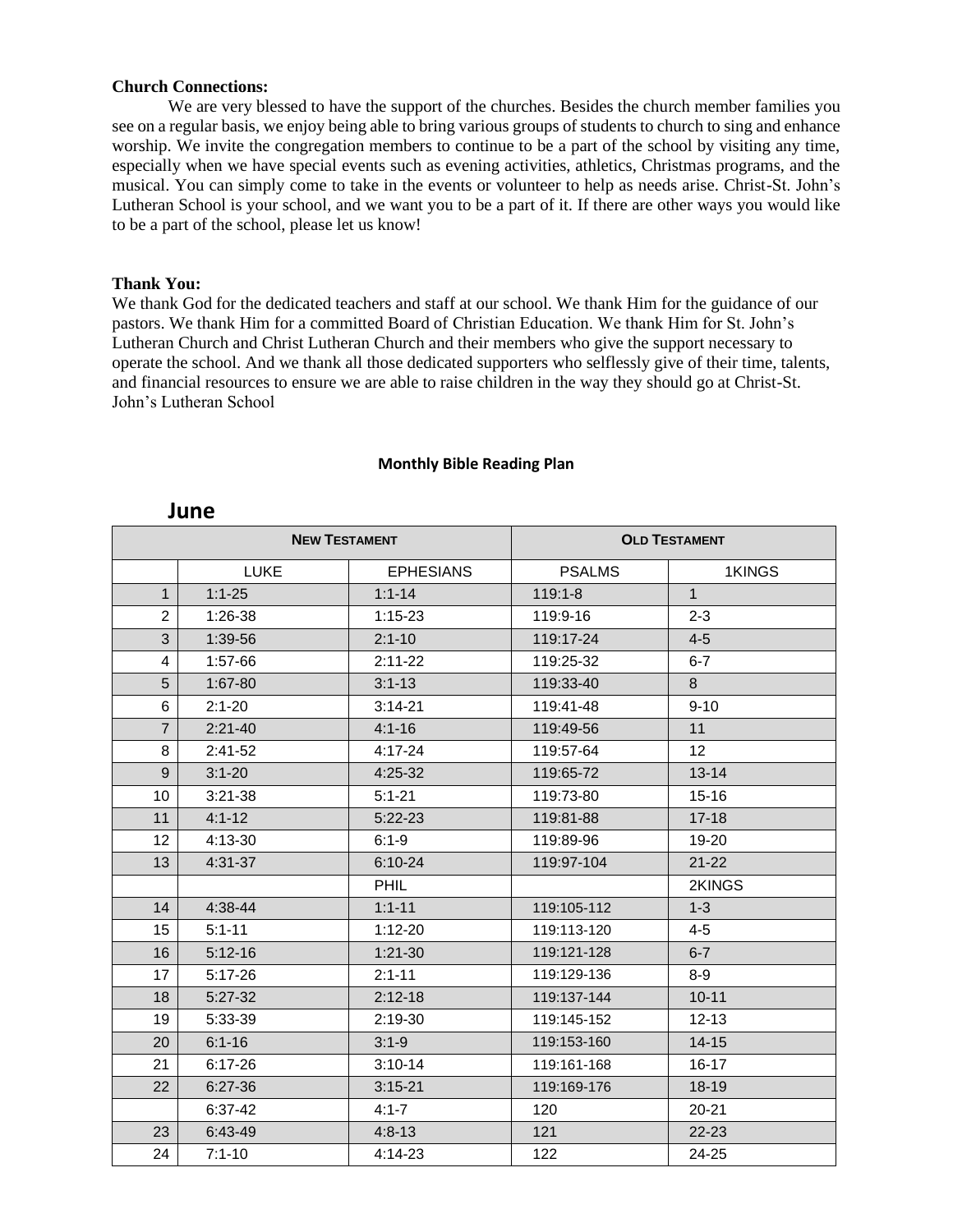**July**

| <b>NEW TESTAMENT</b> |             | <b>OLD TESTAMENT</b> |               |           |  |
|----------------------|-------------|----------------------|---------------|-----------|--|
|                      | <b>LUKE</b> | COL                  | <b>PSALMS</b> | 1CHRON    |  |
| $\mathbf{1}$         | $7:11 - 17$ | $1:1 - 14$           | 123-124       | $1 - 2$   |  |
| $\overline{c}$       | $7:18-35$   | $1:15-93$            | 125           | $3 - 4$   |  |
| 3                    | 7:36-50     | $2:1 - 7$            | 126           | $5-6$     |  |
| $\overline{4}$       | $8:1 - 15$  | $2:8-15$             | 127           | $7-9$     |  |
| 5                    | 8:16-25     | $2:16 - 23$          | 128           | $10 - 11$ |  |
| 6                    | 8:26-39     | $3:1 - 14$           | 129           | $12 - 14$ |  |
| $\overline{7}$       | 8:40-56     | $3:15 - 25$          | 130-131       | $15 - 16$ |  |
| 8                    | $9:1 - 17$  | $4:1 - 9$            | 132           | $17 - 19$ |  |
| 9                    | $9:18-27$   | $4:10-18$            | 133-134       | $20 - 22$ |  |
|                      |             | 1 THES               |               |           |  |
| 10                   | 9:28-36     | 1                    | 135           | 23-35     |  |
| 11                   | 9:37-50     | $2:1-9$              | 136           | 36-28     |  |
| 12                   | $9:51-62$   | $2:10-20$            | 137           | 29        |  |
|                      |             |                      |               | 2 CHRON   |  |
| 13                   | $10:1 - 16$ | $3:1-6$              | 138           | $1 - 2$   |  |
| 14                   | 10:17-24    | $3:7 - 13$           | 139           | $3-5$     |  |
| 15                   | 10:25-37    | $4:1 - 10$           | 140           | $6 - 7$   |  |
| 16                   | 10:38-42    | $4:11 - 18$          | 141           | $8-9$     |  |
| 17                   | $11:1 - 13$ | $5:1 - 11$           | 142           | $10 - 12$ |  |
| 18                   | 11:14-28    | $5:12 - 28$          | 143           | $13 - 16$ |  |
|                      |             | 2 THES               |               |           |  |
| 19                   | 11:29-36    | $1:1 - 7$            | 144           | 17-19     |  |
| 20                   | 11:37-54    | $1:8-12$             | 145           | $20 - 21$ |  |
| 21                   | $12:1 - 12$ | $2:1 - 12$           | 146           | 22-24     |  |
| 22                   | 12:13-21    | $2:13 - 17$          | 147           | 25-27     |  |
| 23                   | 12:22-34    | $3:1 - 5$            | 148           | 28-29     |  |
| 24                   | 12:35-48    | $3:6-13$             | 149           | 30-33     |  |
| 25                   | 12:49-59    | $3:14-18$            | 150           | 34-36     |  |